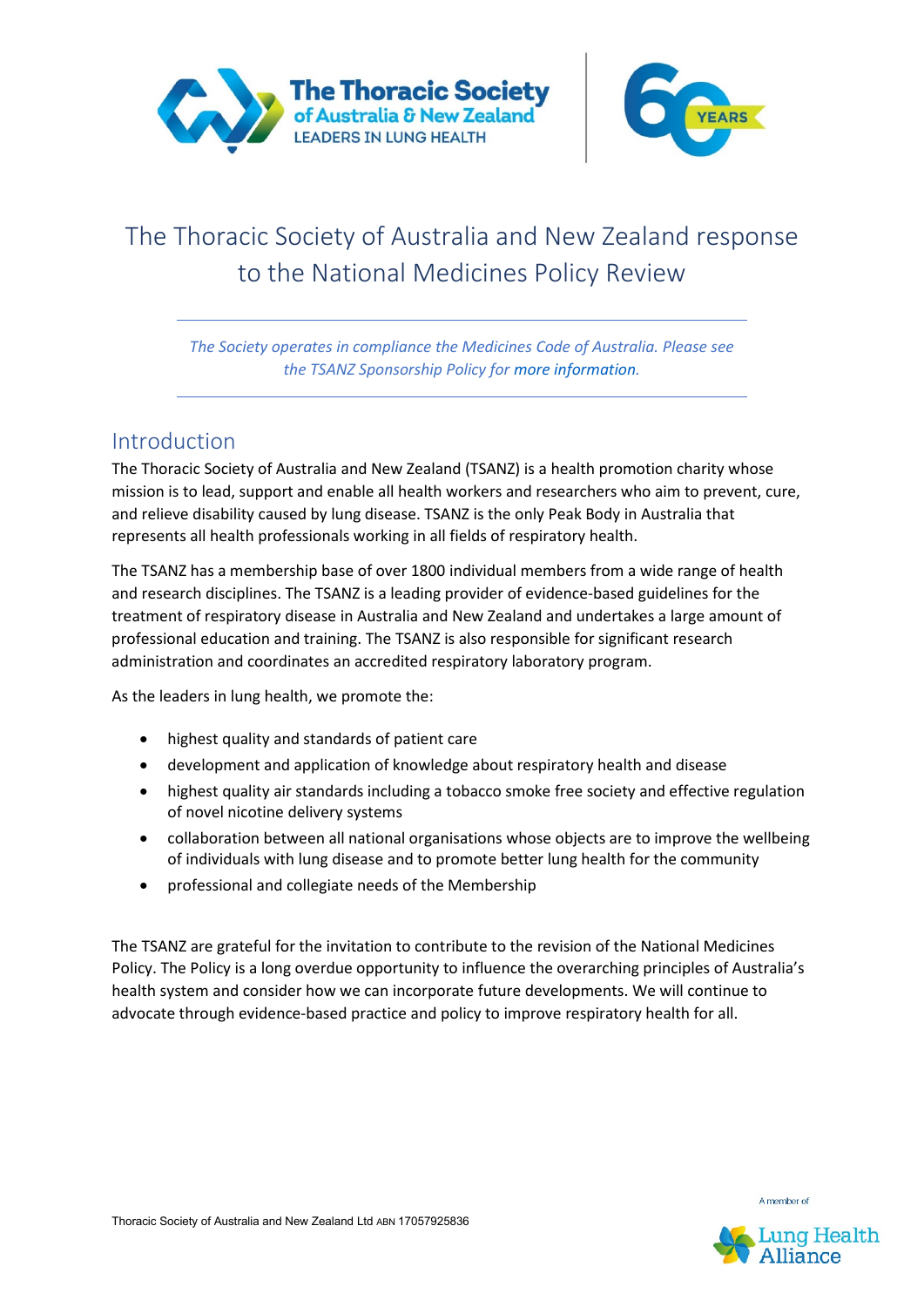



## Consultation Topics

The Department of Health has requested feedback to the following topics:

- the five **principles** and four central **objectives**
- the definition of medicines and whether the NMP needs to be expanded to include health technologies
- the NMP's utility in the context of rapidly evolving treatment options, population changes, interconnected relationships, and system-wide capacities
- the centricity of the consumer within the NMP and whether it captures the diversity of consumers' needs and expectations
- the NMP's governance; communications, implementation (including enablers) and evaluation
- the NMP's partners and what building greater accountability would look like

### Terms of Reference 1. Comments on the Principles and Objectives

*Are the proposed principles appropriate? With regard to the proposed principles, is anything missing or needing to change?*

The Thoracic Society of Australia and New Zealand is supportive of the proposed principles and has provided detailed comments below.

#### **Equity**

Individuals and communities of culturally and linguistically diverse backgrounds and those in lower socioeconomic groups experience an increased proportion of health burden from respiratory conditions. Health Policy should consider the inequities that exist across Australia and provide equitable access to healthcare for all. The TSANZ are supportive of the inclusion of Australians from all socioeconomic and cultural backgrounds to ensure they are enabled to contribute and are supported to make the best possible decisions about their health.

Aboriginal people are disproportionately affected by many different types of illness and the gap in health outcomes is significant. The Aboriginal population remains vulnerable with one-third of Aboriginal people having a respiratory condition and asthma is now nearly twice as common for Aboriginal people than for non-Indigenous people. It is paramount that Aboriginal and Torres Strait Islander Health is considered within this principle.

Health information and services should be accessible by people regardless of background; with the rising popularity of telehealth due to the COVID-19 pandemic, action is needed to ensure people of low socioeconomic and/or cultural and linguistically diverse backgrounds are able to consult with doctors and other health professionals to obtain the medicines they require. Action taken must not only aim to close to the health gap of these populations but be culturally sensitive in its development and delivery.

#### **Consumer centred approach**

It is important that consumers remain at the centre of future healthcare decisions. Australia's population has changed over the last 20 years; life expectancy from birth is increasing, and with that has come an increase in chronic health conditions such as cancer, with lung cancer as Australia's

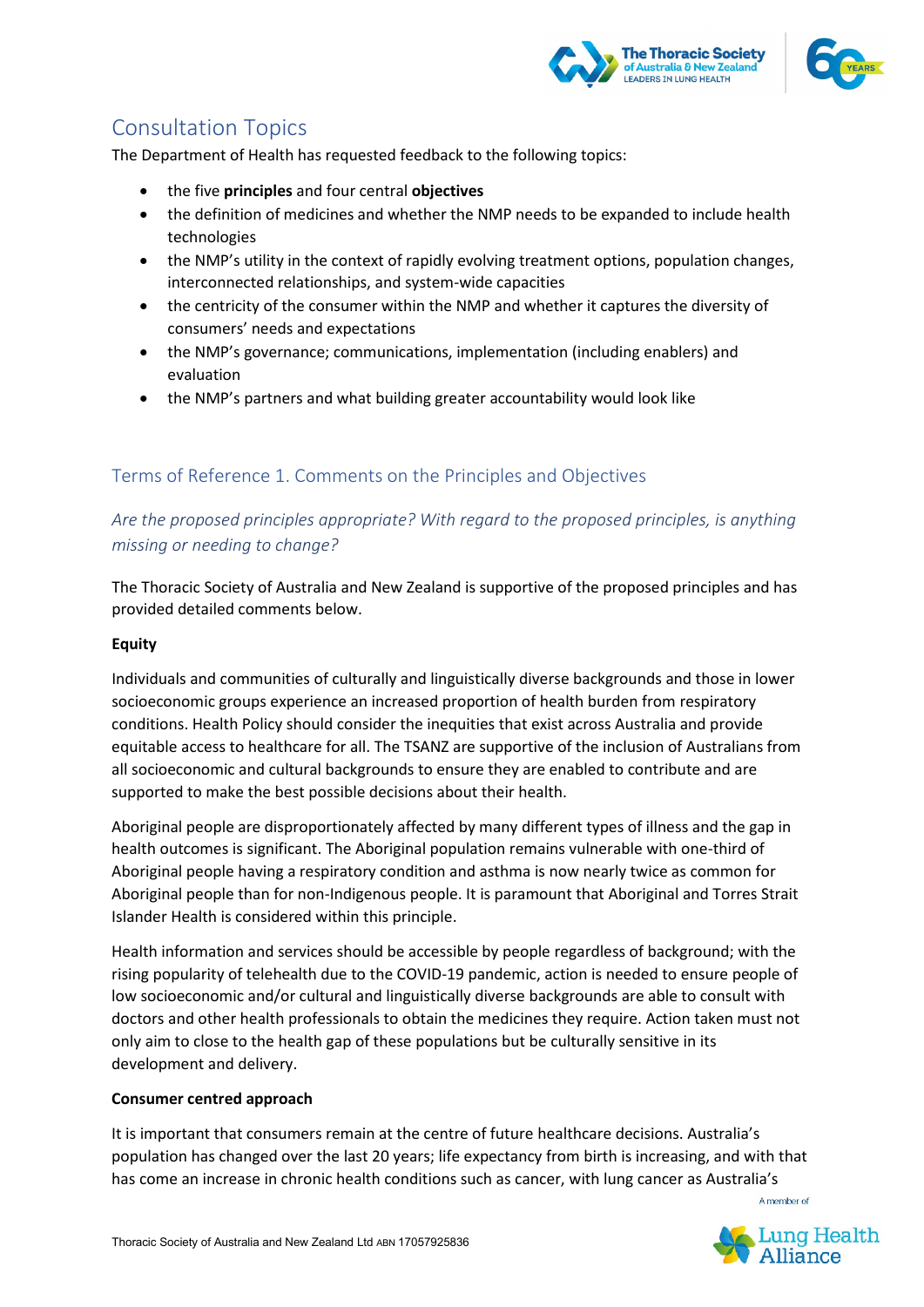



leading cause of cancer death. An increase in urbanisation in Australia has meant more people are exposed to air pollutants, which contributes to development of chronic lung diseases like asthma and COPD. Chronic respiratory disease already effects 31% of all Australians. This is likely to increase in future years with an aging population, unforeseen natural disasters, pandemics, noncommunicable diseases like silicosis, asthma and cystic fibrosis, lung cancer and COPD, and use of tobacco and liquid nicotine products.

The Australian Government's National Strategic Action Plan for Lung Conditions outlines critical areas for research and monitoring and will inform policy makers. This document rightly focuses on raising awareness of the symptoms of lung conditions within the consumer and health provider setting to enhance early diagnosis and treatment.

As Australia continues to grow, it is important that Australia's National Medicines Policy evolves with the changing population by allowing them to engage and be empowered to contribute to development of Australia's healthy future.

### *Are these four Objectives still relevant? Should any be modified, or any additional objectives be considered? If so, how and why?*

The TSANZ are supportive of the four objectives listed above and have listed detailed comments below.

#### **Access to Medicines**

The TSANZ believe that medicines should be affordable for all end-users. The principles must address the cost of medicines for consumers and government. Out-of-pocket consumer costs remains a barrier to accessing both medicine and healthcare. Equitable access to medicines across Australia should be captured in this objective. The cost of medicines for reimbursement by the PBS can also create a barrier for listing of these products, which may place proven therapies out of reach for patients, especially those with rarer diseases. An example of this is seen in the number of patients with CF currently are not receiving lifesaving new modulator treatments currently available in over 19 other countries in the world as these negotiations are held up in the PBAC review process. The government needs to work closely with industry and academics to discover a better way of managing this cost. The whole development pathway should be considered so that the outcome – access to medicines for Australians – is more fairly and more easily achieved in the future.

#### **Quality, safety, and efficacy of medicines**

The statement that "quality, safety and efficacy should be equal to that of other countries" does not allow us to be leaders in these fields, limiting Australians to only following international standards. The TSANZ believe that Australia is in a position to set the standard globally; this section should be reworded to reflect that.

An example of this can be found in Australia's approach to nicotine and tobacco regulations. Australia has led the world in implementing tobacco control measures including substantial increases in excise on tobacco products; education programmes; bans on smoking in indoor and, increasingly, outdoor public places; plain packaging of tobacco products; bans on retail displays of tobacco products; labelling with updated and larger graphic health warnings; prohibiting tobacco advertising, promotion and sponsorship; and providing support for smokers to quit including subsidized nicotine replacement therapy. However, the recent TGA TGO 110 – Standard for Vaporiser Nicotine has provided a framework to use a product which has not been through the

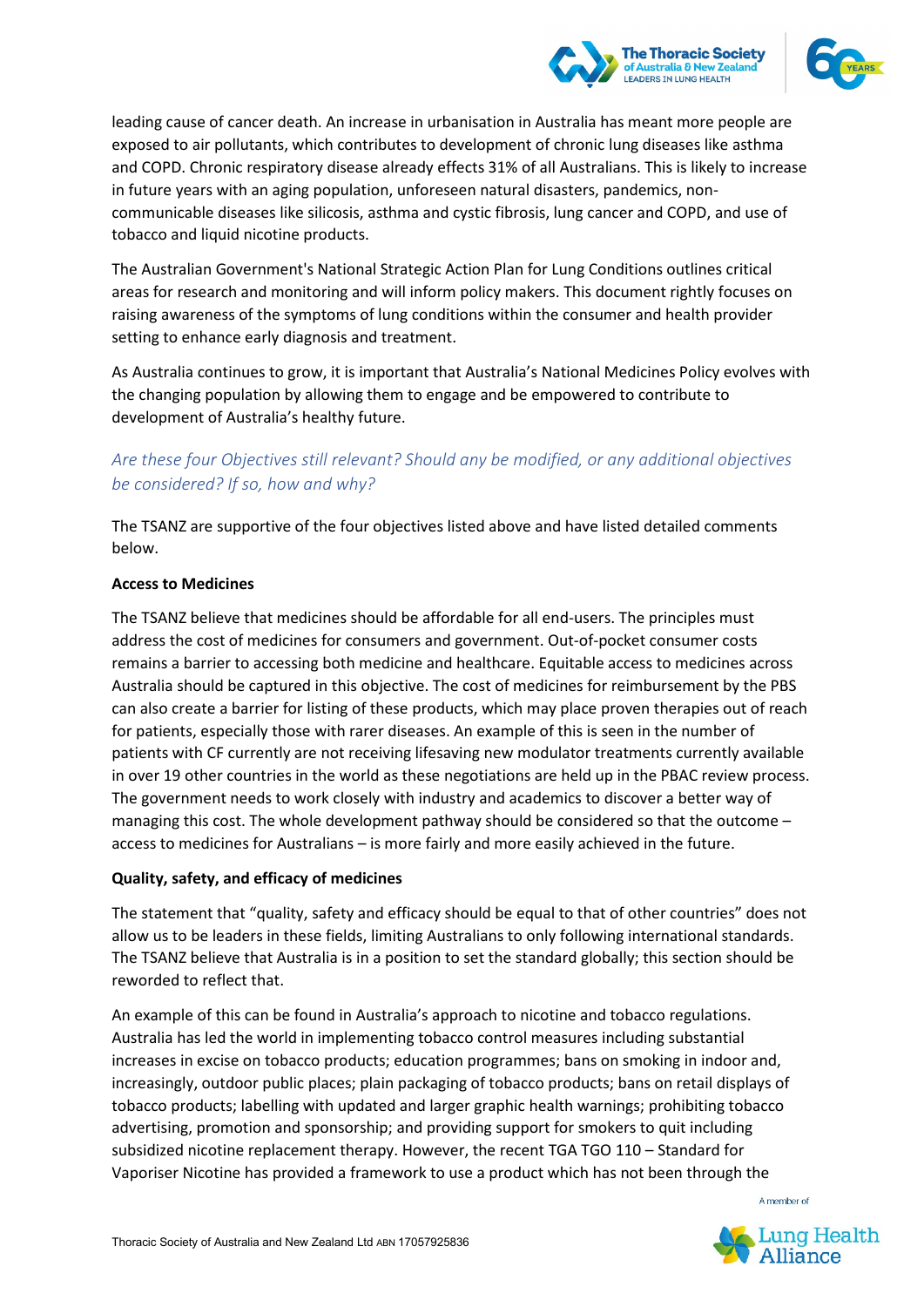



regulatory therapeutics process and are not listed on the ARTG. The evidence of their effectiveness as cessation products is not yet established and the plethora of products on the market makes it virtually impossible to translate trial outcomes to all ANDS products. Yet, the Department of Health directed the TGA to regulate these products as a prescription-only product. TSANZ appreciates this approach may assist in limiting access to e-cigarettes but nicotine and non-nicotine e-cigarettes require further scrutinization. The NMP principles must plan for situations like this to ensure Australia remains a world leader in therapeutics control.

#### **Quality use of medicines**

This objective must be applied across the health system. The TSANZ notes as an example that under current policy, non-hospital linked respiratory physicians do not have the same prescribing rights for biologics as hospital-linked respiratory physicians, or dermatologists and immunologists. A tiered system has been put in place which does not support an efficient and quality use of medicines and we urge the Committee to consider situations like this when designing this principle. Streamlining the system for medication use should ensure consistency for all physicians, regardless of their specialty or place of employment. This objective will improve Australia's ability to respond to disease, specifically respiratory illness.

#### **Maintaining a responsible and viable medicines industry**

The TSANZ are supportive of this objective. The TSANZ note Australia's medicines supply as a major challenge. Shortages of medicines and health resources are a critical factor in determining the pricing and access of medicines to patients and a shortage can have serious health and safety effects. The COVID-19 pandemic has highlighted our reliance on the global supply chain. When observing Australia's COVID-19 vaccination rollout it is clear that supply chains are vulnerable due to the global consolidation of the medicines industry. Australia needs to rethink its onshore technology capability. We must continue to support and grow our own technology and manufacturing sector so that we can protect the health interests of Australia and our neighbours. An approach to maintaining a responsible and viable medicines industry must look at adjacent industries and knowledge pipelines to ensure they are supportive.

### Terms of Reference 2. Comments on the definition of medicines and whether the NMP needs to be expanded to include health technologies

*Should the current NMP definition of medicines be expanded to include medical devices and vaccines? Why or why not? How would a change in definition of medicines be reflected in the policy's high-level framework?*

The NMP should be expanded to include health technologies, such as medical devices, vaccines, and digital health. The next NMP principles which encompass all current and future health technologies will promote forward thinking and development of quality systems and frameworks.

*Does the policy's current title, the "National Medicines Policy", reflect the breadth of health technology developments within the policy's scope? If not, how best can these and future health technologies be better represented in the policy's title?*

A suggestion: *National Therapeutics Policy*

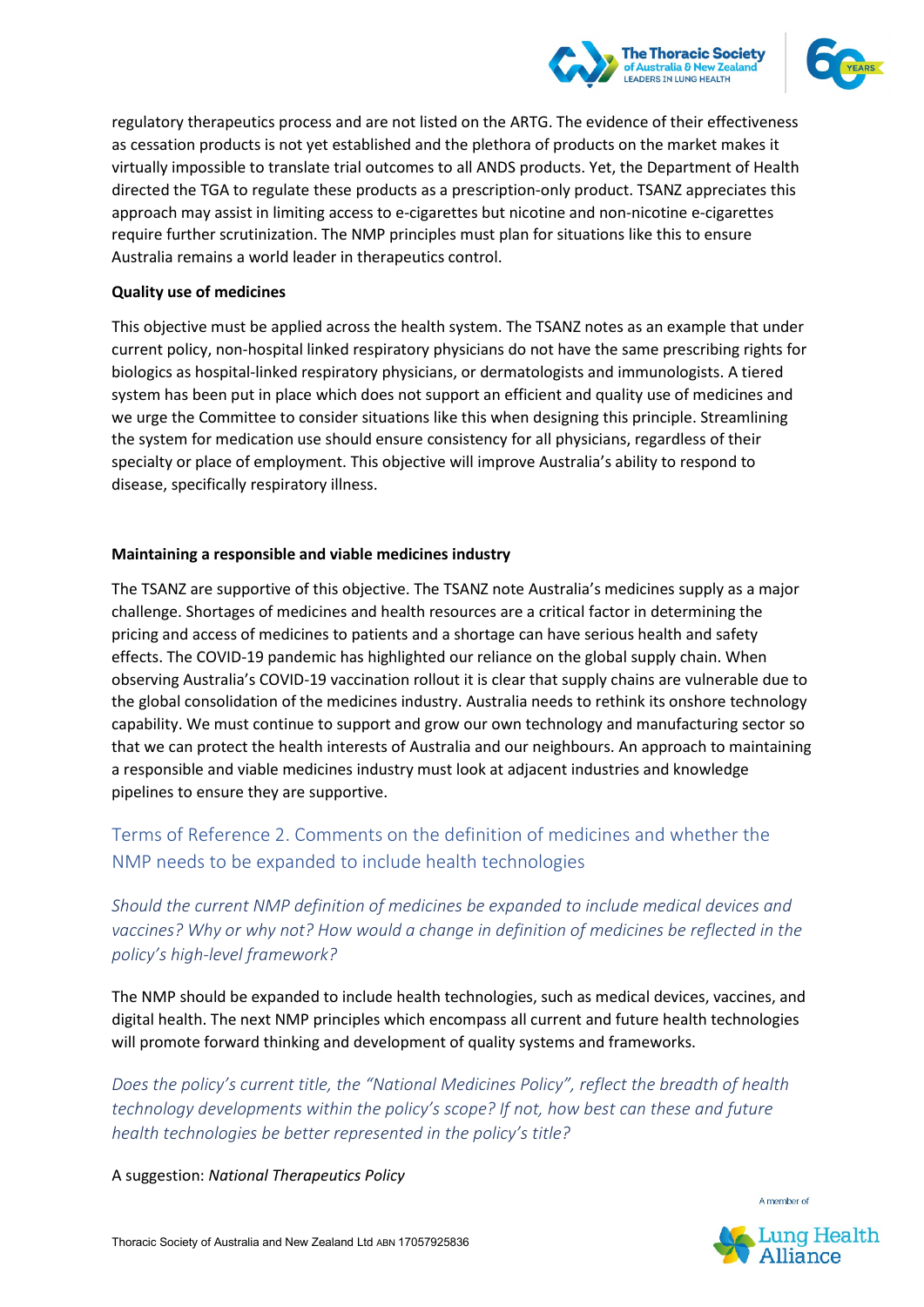



Terms of Reference 3. Comments on the NMP's utility in the context of rapidly evolving treatment options, population changes, interconnected relationships and system-wide capacities

*How has the NMP been able to maintain its relevance and respond to the changes in the health landscape?*

#### No comment.

How could the NMP be refreshed so that the policy framework is able to better address current and future changes in the health landscape? What is missing and what needs to be added to the policy framework, and why?

The TSANZ supports what the issues raised in the NMP Review document. We suggest the Committee develop a policy framework which is flexible and responsive to unforeseen changes as the health landscape evolves.

#### Terms of Reference 4 Comments on the centricity of the consumer within the NMP

### *How can the NMP's focus on consumer centricity and engagement be strengthened? Is anything missing, and what needs to change?*

The TSANZ highlights the importance of consumers and their relationship with industry and professionals in the delivery of healthcare. Consumers access to information via digital means has vastly improved over the last 20 years since the NMP was first developed. All consumers of healthcare can expect to be more involved and informed regarding their own health. Australians have come to expect to receive high-quality, safe, and effective healthcare that is tailored to their individual needs. The costs of healthcare can be varied and while for some, the out-of-pocket costs are feasible, for many they create a barrier to accessing appropriate services.

With this increased access to information comes an increased exposure to advertising and misinformation. Government provided health literacy should be made more available, especially to vulnerable populations such as the elderly, Indigenous, or those from low socioeconomic or culturally and linguistically diverse backgrounds. Enabling consumers to make informed decisions regarding their health is of upmost importance and should be explicitly mentioned in the National Medicines Policy.

Consumer driven research should also be supported by the overarching principle of *centricity of the consumer* as research will continue to influence healthcare. Consumers should have their contributions driving research to ensure that the outcome can be successfully implemented and accessed. The cycle of healthcare development should emphasise identifying lived experiences, values and priorities of consumers, carers and clinicians (all end-users).



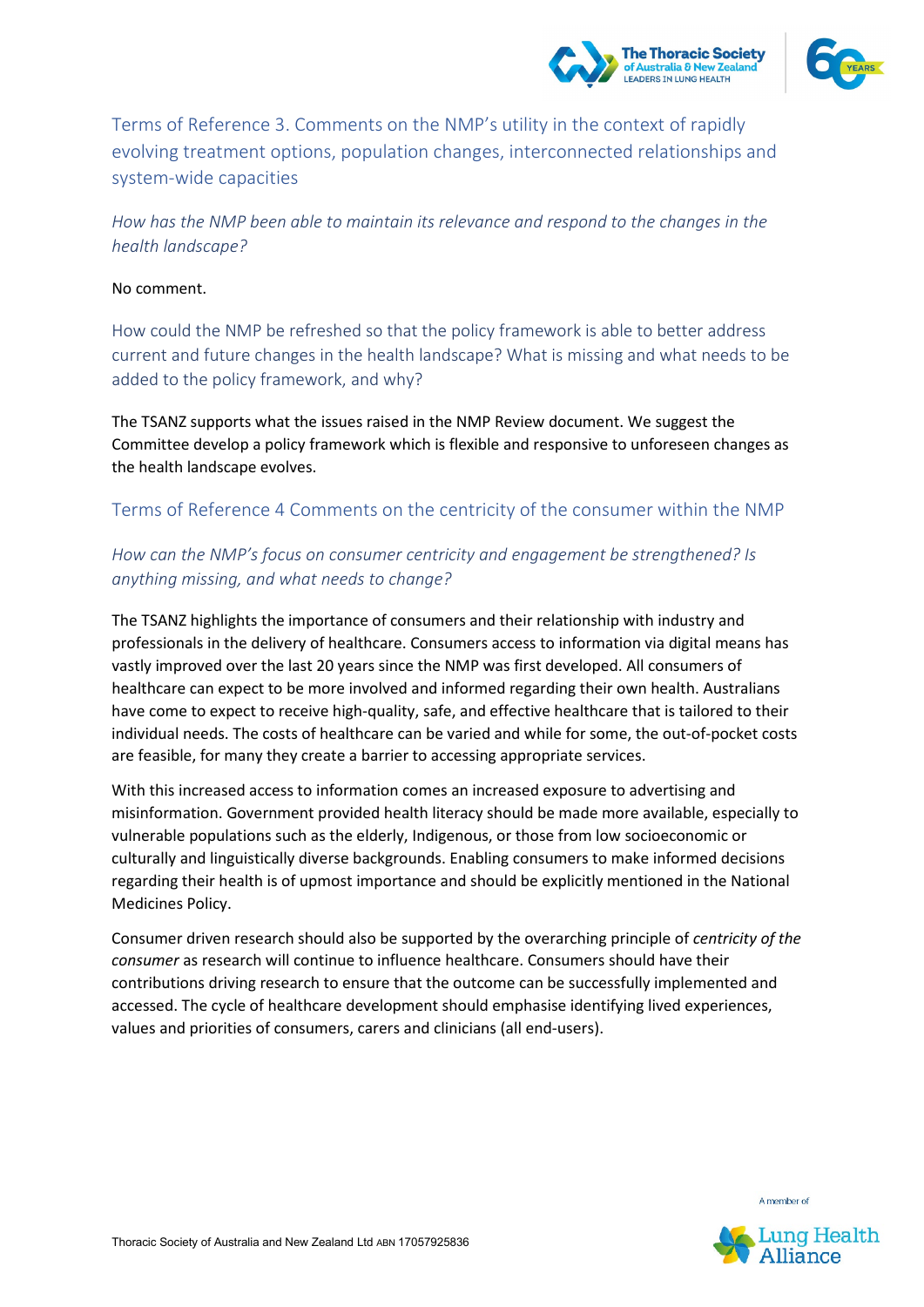



Terms of Reference 5: Comments on the NMP's governance, communications, implementation (including enablers) and evaluation

### *What opportunities are there to strengthen governance arrangements for the NMP? What would these be, and why?*

Up-to-date legislation and regulatory frameworks are required to support the increasing complexity of therapeutic interventions and devices are essential for the health of the public. There should be a mechanism to revise and update the NMP when required as emerging technology delivers new therapeutics which need to be incorporated. The NMP must be reviewed at a more frequent rate and at a minimum of every 5 years to ensure that the policy is able to maintain relevance and respond to changes in the health landscape.

#### *How can communication about the NMP be enhanced or improved?*

Accessible and timely communication with all end-users, regarding and updates, reviews, or changes would support understanding and use of the NMP by all stakeholders. Period communiques unpacking the implications and interpretations of the principles would be useful for some stakeholders, particularly decision makers and policy creators. Consultations over changes to the NMP must be of sufficient duration so that all stakeholders can conduct their own consultative processes in order to return informed responses.

#### *What would be effective mechanisms to support communication about the policy?*

The TSANZ recognises the importance of community engagement in understanding and affecting personal and public health. TSANZ suggests the Department engages with the relevant groups when determining how they will craft communications.

Where possible, public education and training should be available and provided to individuals who are in a position to disseminate information to their teams to generate a health-conscious population. A critical setting for communication is the workplace. Workplaces require unique and specific messages. Of key importance, they also provide an environment where individuals can be accessed and educated and then go on to share their knowledge to improve the outcomes for their communities.

### Terms of Reference 6. Comments on the NMP's partners

#### *How should the NMP's 'partnership-based' approach be defined?*

A multi-sector collaboration is important in informing policy to improve health and wellbeing outcomes. Partnerships to inform the NMP should involve all stakeholders, including healthcare workers, community, consumers and carers, industry, and state and federal government.

### *What is missing from the policy's reference to the NMP partners? Are there other partners that should be included in the policy? Who would they be and why?*

We have not identified any missing partners from TOR6.